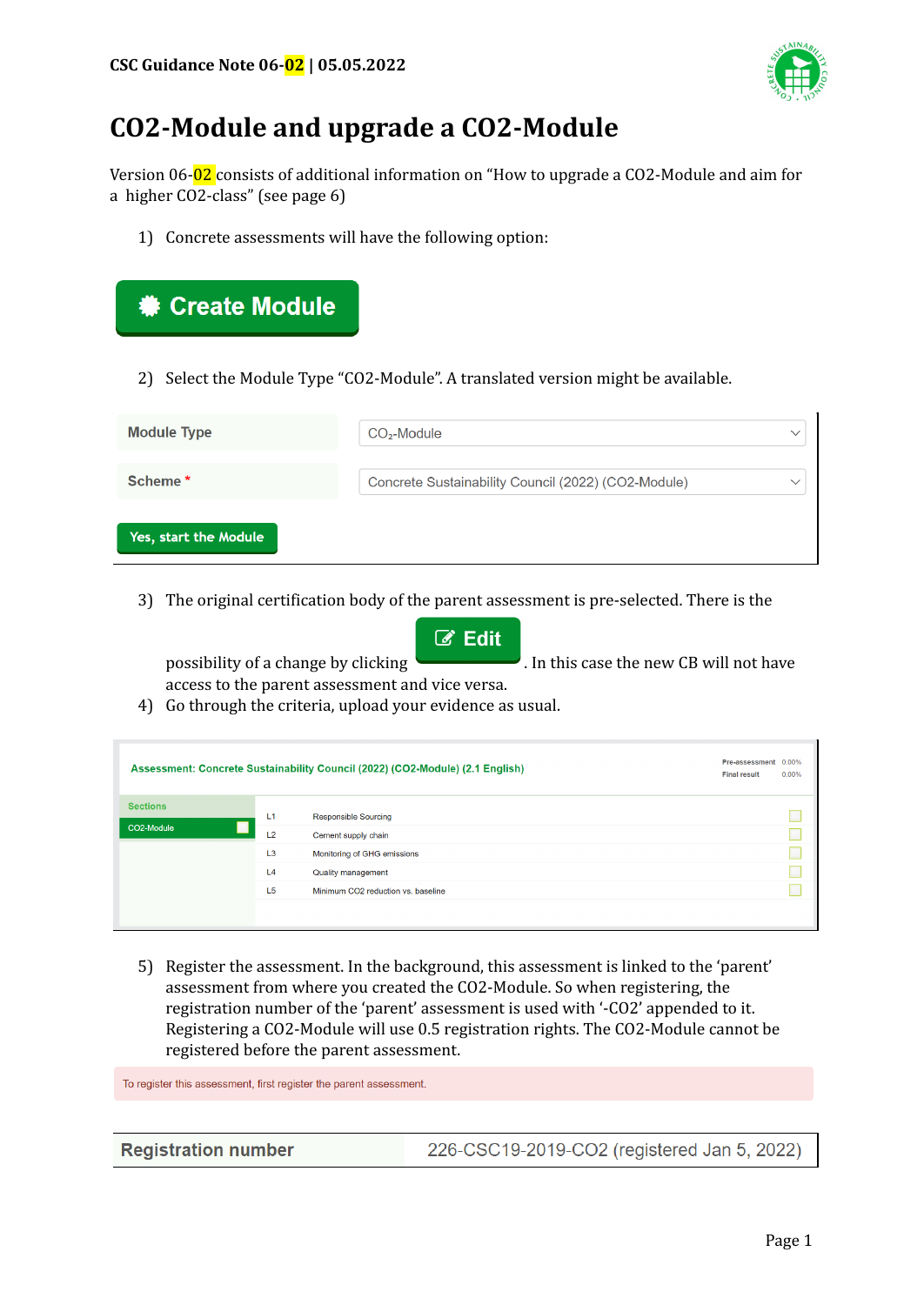#### **CSC Guidance Note 06-02 | 05.05.2022**



- 6) After uploading all the evidence, filling out the explanation boxes of all criteria and ticking the respective "complies" check boxes, the auditor can start the assessment as usual.
- 7) The auditor validates the evidence, creates the auditor report, submits the assessment, and creates the certificate.

#### **Additional information**

#### L5 - Minimum CO2 reduction vs. baseline

For each CO2 reduction level (1-4), the CSC CO2-Module offers separate criteria (L5.01, L5.02, L5.03, L5.04) to correctly issue the different certificates, i.e. 1 star, 2 stars, 3 stars, and 4 stars, respectively. The points used in the system are - same as with the R-module - no real points, but simply needed to show the CO2 performance differences of the clients' concrete recipes.

#### Issuing certificates

Issuing certificates is only possible if the parent assessment has been certified.

The expiration date of the CO2-Certificate is the same as the parent certificate, even if the CO2-certificate has been obtained at a later point in time.

The number of CSC CO2-Module stars granted to a concrete plant corresponds to the highest reduction level as proven by a distinctive mix design. A certificate is also automatically generated for each of the lower CO2 reduction classes. The concrete supplier is responsible for applying the corresponding labels (1 star, 2 stars, 3 stars, 4 stars) correctly.

Example: During the initial certification, a low-CO2 concrete is proven to comply with a CO2 reduction of at least -40% when compared to the value of the reference mix design. After verification by the CSC auditor, the certificate for CO2 Class Level 2 is issued accordingly. In addition, the concrete plant also receives the certificate for CO2 Class Level 1. The concrete plant is then entitled to use this additional Level 1 certificate for all concrete mixes with CO2 emission reductions of at least 30% vs. the baseline value.

In this example the client has to check the "complies box" for L5.02 AND L5.01 (Fig.1)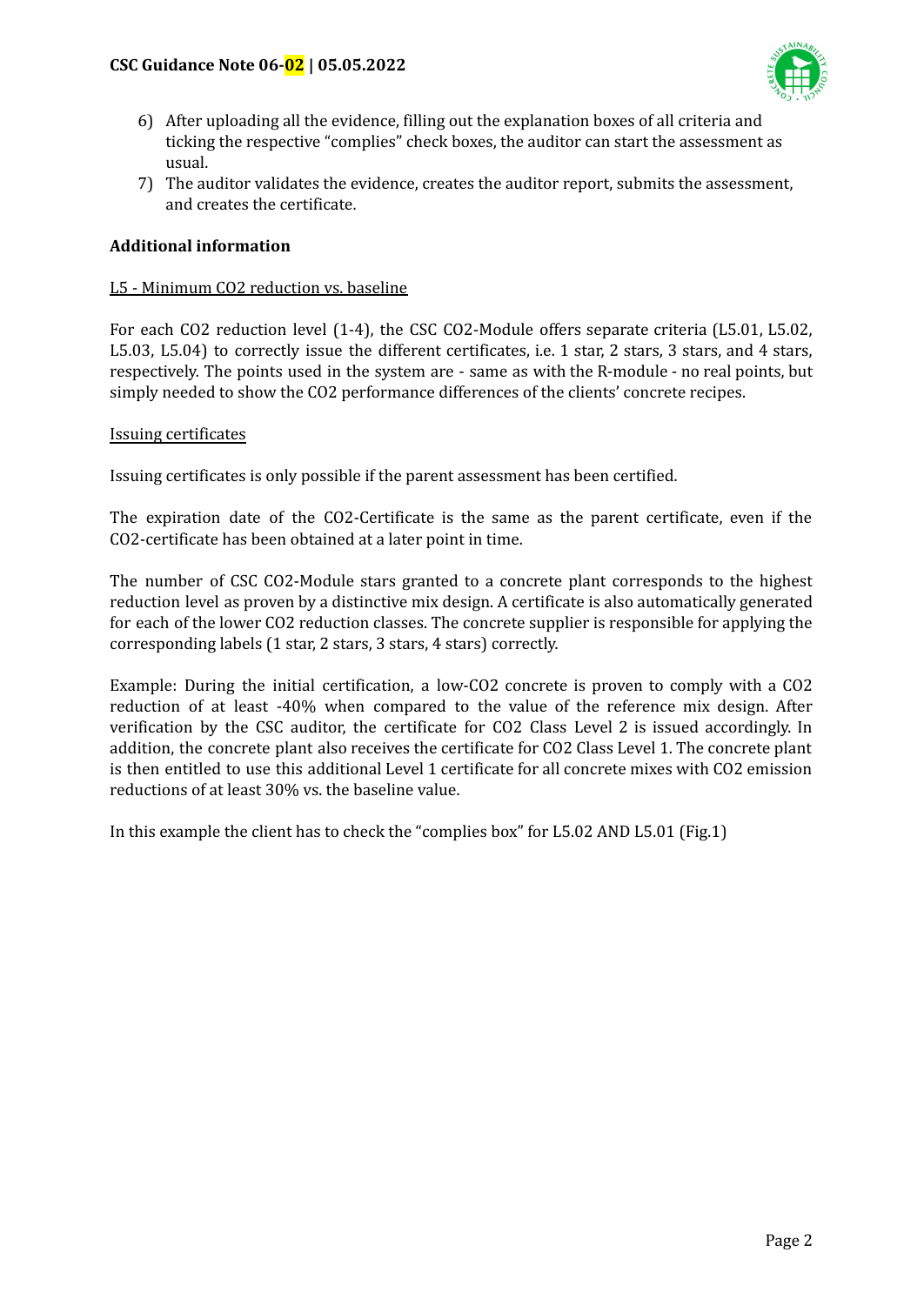

| L5.01 Minimum CO2 reduction vs. baseline (Level 1) (1 selected point / 1 available point)                                                                       |          |  |
|-----------------------------------------------------------------------------------------------------------------------------------------------------------------|----------|--|
| This criterium is required for the following certificate levels: Level 1, Level 2, Level 3, Level 4                                                             |          |  |
| The CO2 reduction vs. the valid baseline (see the annex) has to be declared for each individual concrete delivery in an appropriate manner (see<br>the annex).  |          |  |
| For the minimum CO2 reduction level of the low CO2 material eligible to obtain the CSC CO2 Module-certification in a given performance class,<br>see the annex. |          |  |
| For calculation methods, CSC accepted tools, data upload, labelling and data validation / verification, see the annex.                                          |          |  |
| L5.1.1 Requirement 1 (1 available point)                                                                                                                        | У        |  |
| <b>Explanation</b>                                                                                                                                              | Complies |  |
| L5.02 Minimum CO2 reduction vs. baseline (Level 2) (1 selected point / 1 available point)                                                                       |          |  |
| This criterium is required for the following certificate levels: Level 2, Level 3, Level 4                                                                      |          |  |
| The CO2 reduction vs. the valid baseline (see the annex) has to be declared for each individual concrete delivery in an appropriate manner (see<br>the annex).  |          |  |
| For the minimum CO2 reduction level of the low CO2 material eligible to obtain the CSC CO2 Module-certification in a given performance class,<br>see the annex. |          |  |
| For calculation methods, CSC accepted tools, data upload, labelling and data validation / verification, see the annex.                                          |          |  |
| L5.2.1 Requirement 1 (1 available point)                                                                                                                        | ×.       |  |
| <b>Explanation</b>                                                                                                                                              | Complies |  |

*Figure 1: Complying with L5.02 AND L5.01*

## **OR**

Automatically achieved if evidence for Level 2 (L5.02), 3 (L5.03) or 4 (L5.04) is provided.

*Figure 2: Alternative evidence for L5.01, Screenshot Toolbox*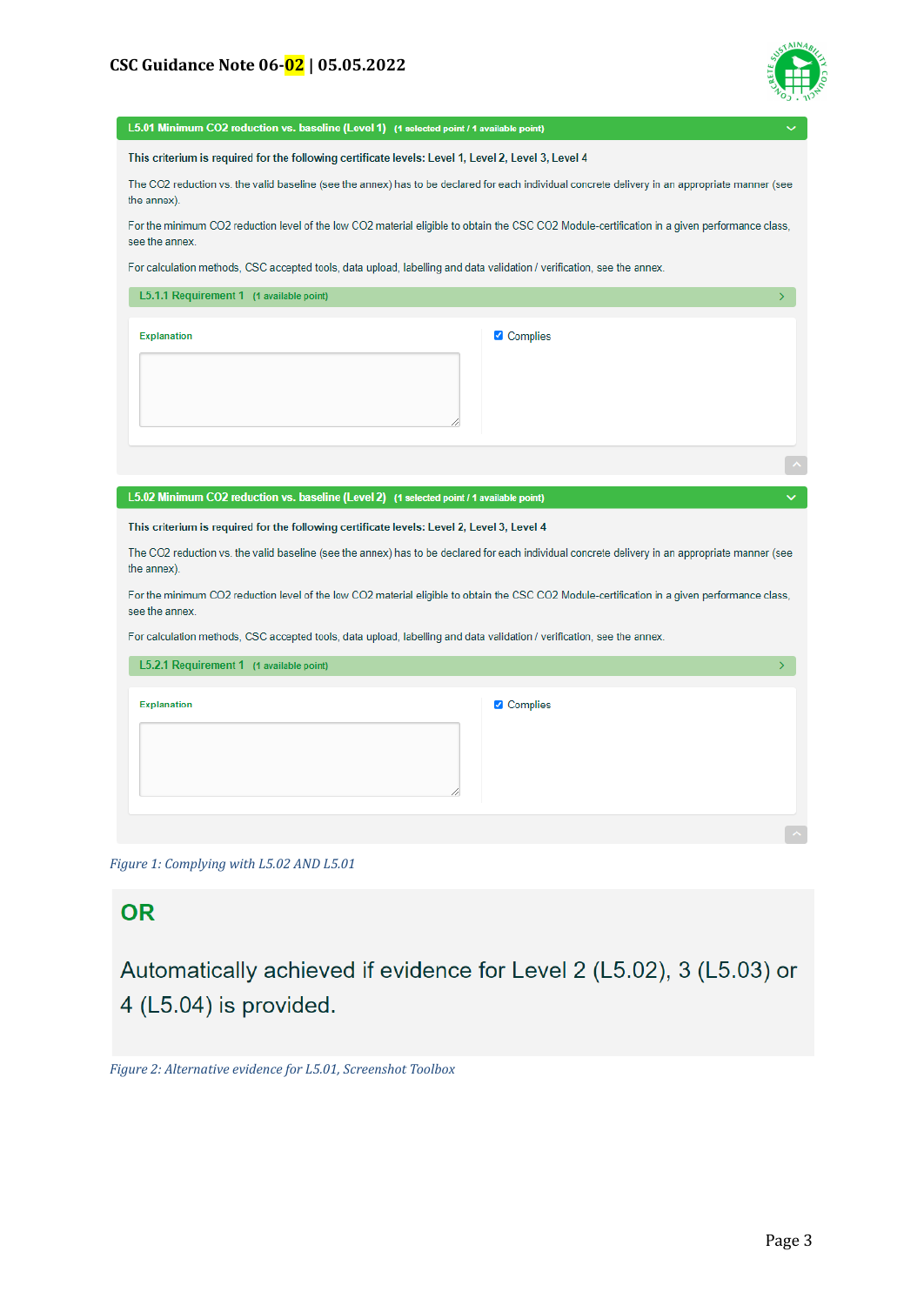

### **Example Certificates**



*Figure 3: Page 1, Certificate 1 = 2 Stars (L5.02)*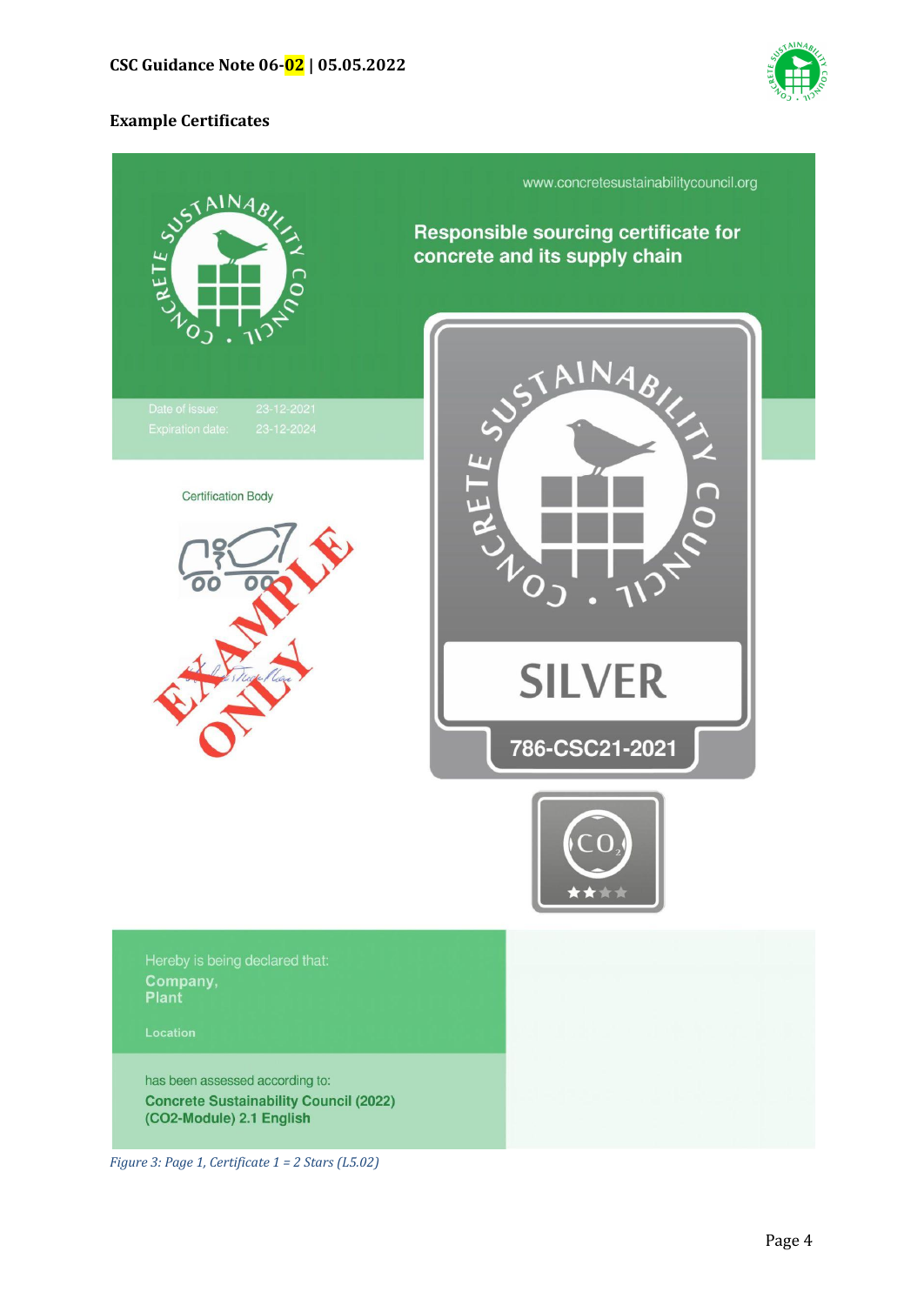



*Figure 4: Page 2, Certificate 2, 1 Star (L5.01)*